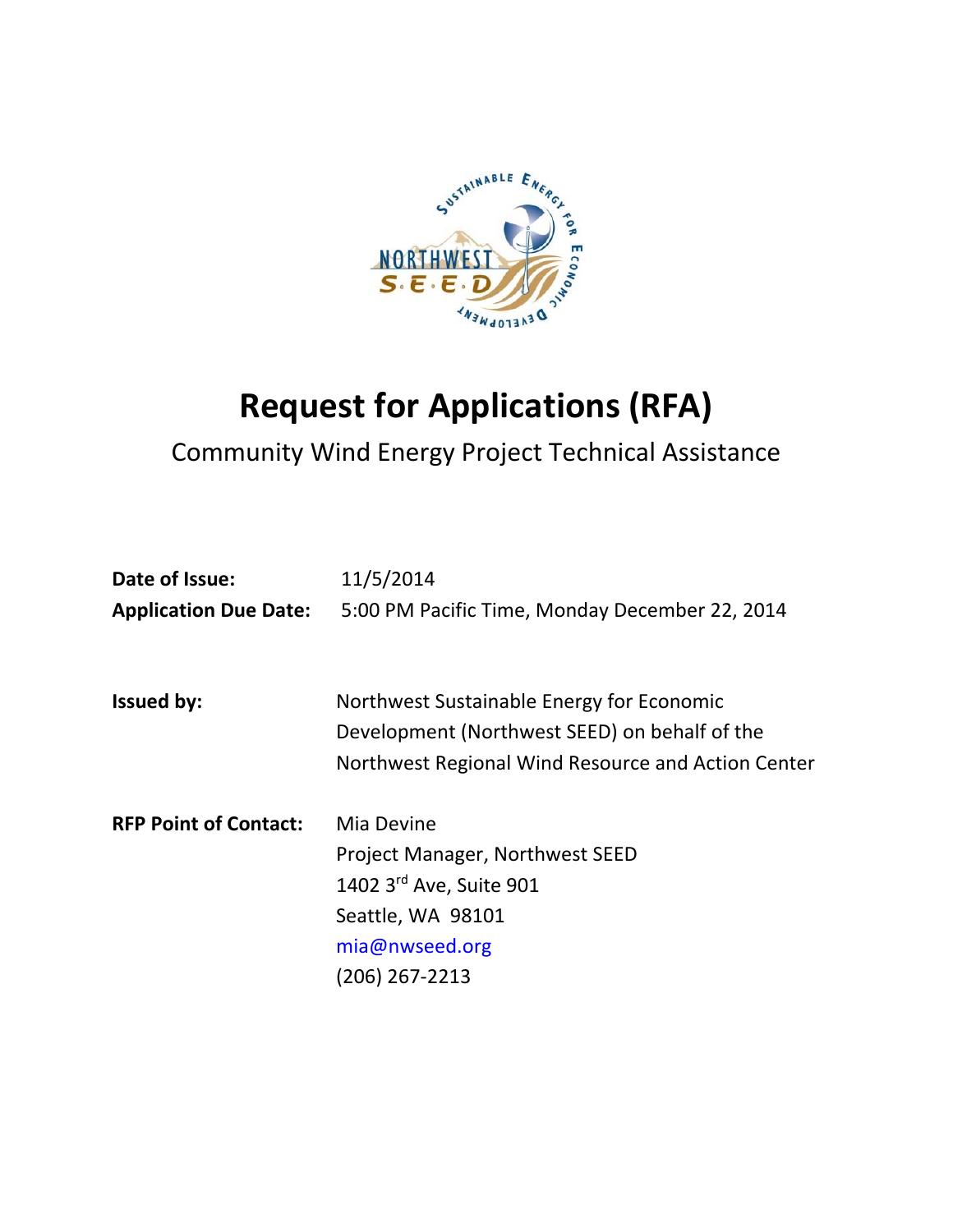# **REQUEST FOR APPLICATIONS FOR COMMUNITY WIND ENERGY PROJECT TECHNICAL ASSISTANCE**

### **BACKGROUND**

The Northwest Regional Wind Resource and Action Center (NW Wind Center) is one of six teams working under the US Department of Energy's WindEXCHANGE program, a nationwide effort to provide fact-based information regarding wind energy technologies. Northwest Sustainable Energy for Economic Development (Northwest SEED) is a lead partner in the NW Wind Center and is managing the Distributed and Community Wind Advisory Committee.

Founded in 2001, Northwest SEED (www.nwseed.org) is a 501(c)(3) nonprofit organization with a mission to establish a clean, diverse, and affordable Northwest energy system based on the efficient use of renewable resources with maximum local control and community ownership of energy assets. Northwest SEED staff have over 10 years of experience offering technical knowledge and analysis paired with educational workshops, outreach, and support to ensure that any community that wants to harness the wind can make that a reality. Through the NW Wind Center, Northwest SEED is offering a limited amount of technical project development assistance at no cost to entities interested in developing a community‐based wind energy project.

#### **OPPORTUNITY/AWARD**

Through this RFA process, Northwest SEED will select one Applicant to receive free technical assistance in the form of staff time and expertise. This is not a financial award. Applicants will work with Northwest SEED's staff to develop the most effective scope of work based on the specific needs of the Applicant and their proposed community wind project. Northwest SEED anticipates providing up to 80 hours of staff time between January and May 2015 through this award. Northwest SEED's technical assistance may include, but is not limited to:

- Researching project financing options or assisting with business planning
- Analysis of economic impact of proposed project on the local community
- Completing a preliminary wind resource assessment and energy production estimate
- Completing an initial project feasibility study or fatal flaw analysis
- Providing grant writing support to secure project funding
- Attending community meetings to provide unbiased technical information about the proposed project
- Assisting with procurement process and project management

While there is no match commitment (in terms of time or money) required by the Applicant, the level of commitment to participate will be considered in the selection process.

# **SUCCESSFUL APPLICANT COMMITMENT**

Expectations of selected Applicants include:

- Appoint a primary point of contact to coordinate work with Northwest SEED
- Provide staff time to assist in the development of the scope of work and actively participate in the technical assistance delivery
- Schedule, organize, and lead community meetings or conference calls with local stakeholders, if appropriate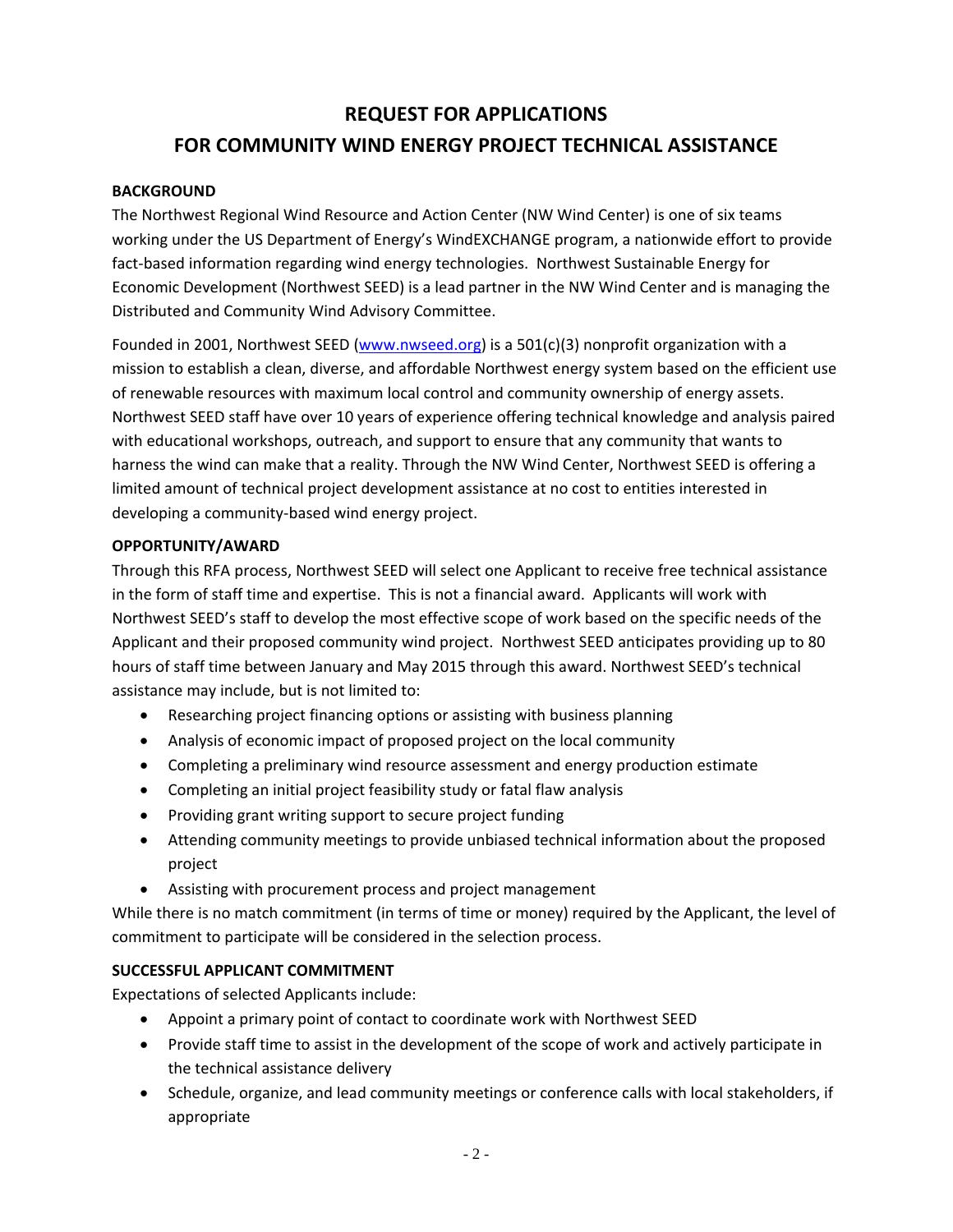Upon conclusion of the technical assistance, provide Northwest SEED with updates on the project development process, including sharing lessons learned, as needed.

# **ELIGIBILITY**

Applicants serving communities in Washington, Oregon, Idaho, Montana, and Wyoming are encouraged to apply. Northwest SEED prefers that applicants represent established community groups, but will consider working with newly formed groups as well. Eligible projects are wind electric systems that are connected to the electric grid and that are majority-owned by local community members and/or provide direct and significant local economic benefit.

**Eligible** groups may include, but are not limited to:

- Grassroots community groups
- Landowner and property associations
- Local governments/agencies
- Non-profit organizations
- Native American Tribes
- Schools, school districts, and student-led or other groups from within these institutions
- Developers of community wind projects

**Excluded** from eligibility are:

• Individuals representing only themselves and/or family members

#### **APPLICATION FORMAT AND EVALUATION CRITERIA**

Please create applications in 8½" x 11" document size using a minimum 12 point font size. Applications shall not exceed 10 pages, including cover letter and any appendices and/or attachments.

#### **I. Cover Letter (1 page maximum)**

The cover letter shall include the following information:

- Project title
- Applicant organization
- Primary contact person
- Email and phone number

The cover letter must be signed by a representative having the authority to make decisions on behalf of the community group.

#### **II. Application Narrative (3 pages maximum)**

- **A. Project Description**. Description of the proposed community wind project including the project scope, size, and location; current development status; budget and funding sources, if known; initial studies completed; and identification of the community to be served.
- **B. Project Objectives.** Provide a concise description of primary project objectives and the project's estimated impact on the community.
- **C. Project Partners.** List key team members and discuss their roles, responsibilities, and contributions to the project. Describe their relationship with the community, their time availability, and commitment level. Describe the local community's knowledge of and support for the proposed project, if applicable.